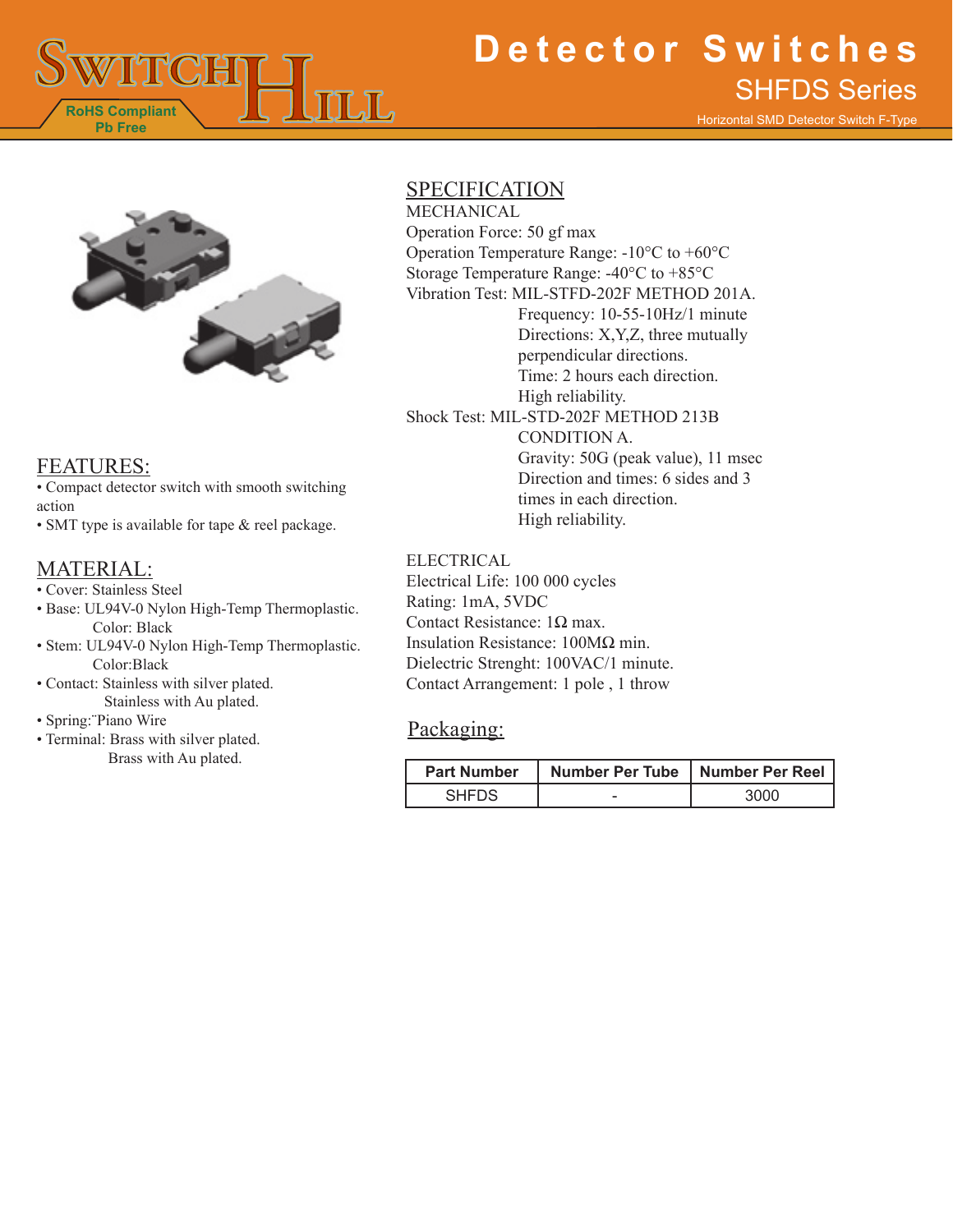# **Detector Switches** SHFDS Series

Horizontal SMD Detector Switch F-Type

### SHFDS-1C

**RoHS Compliant Pb Free**

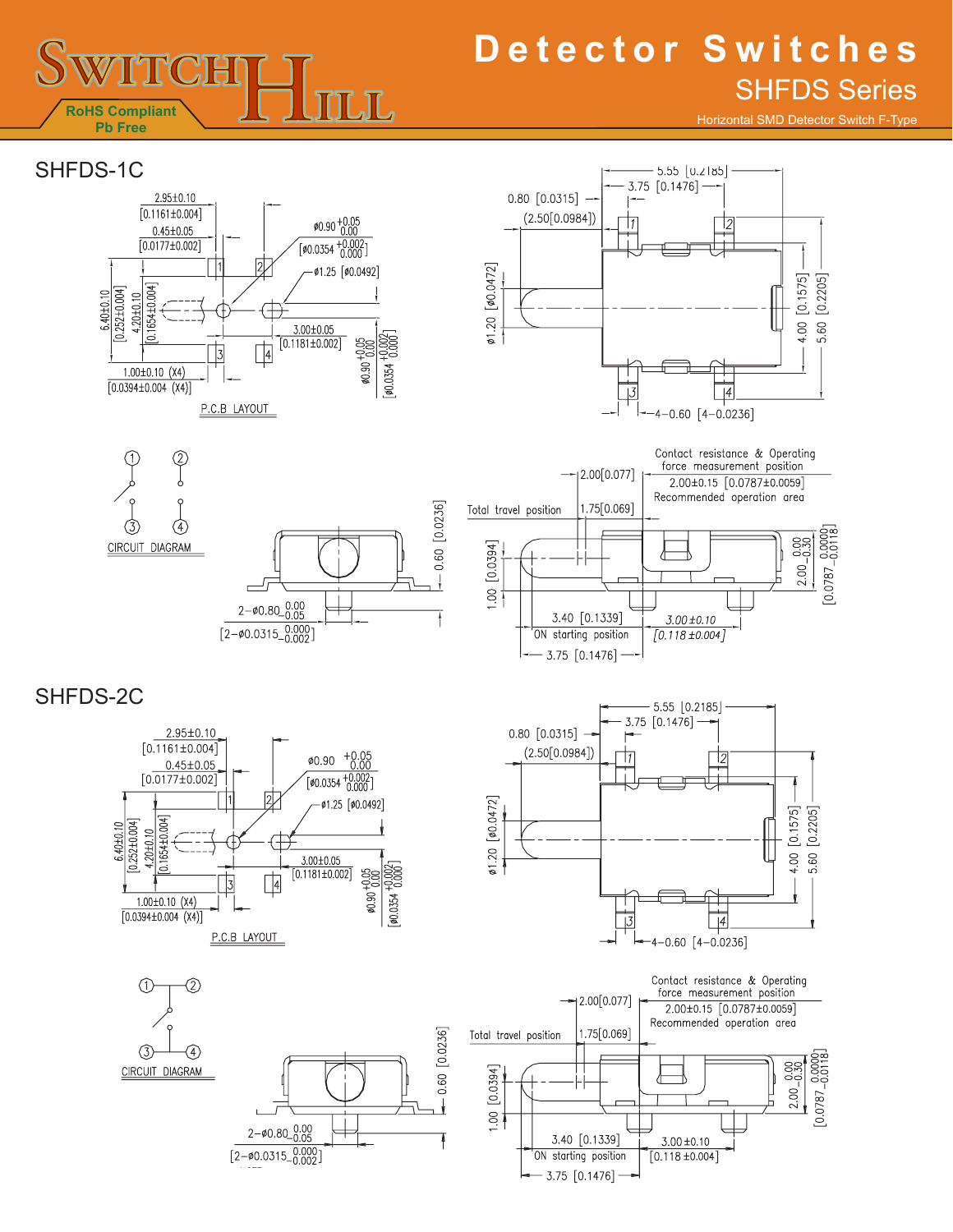

# **Detector Switches** SHFDS Series

Horizontal SMD Detector Switch F-Type

## SHFDS-3C